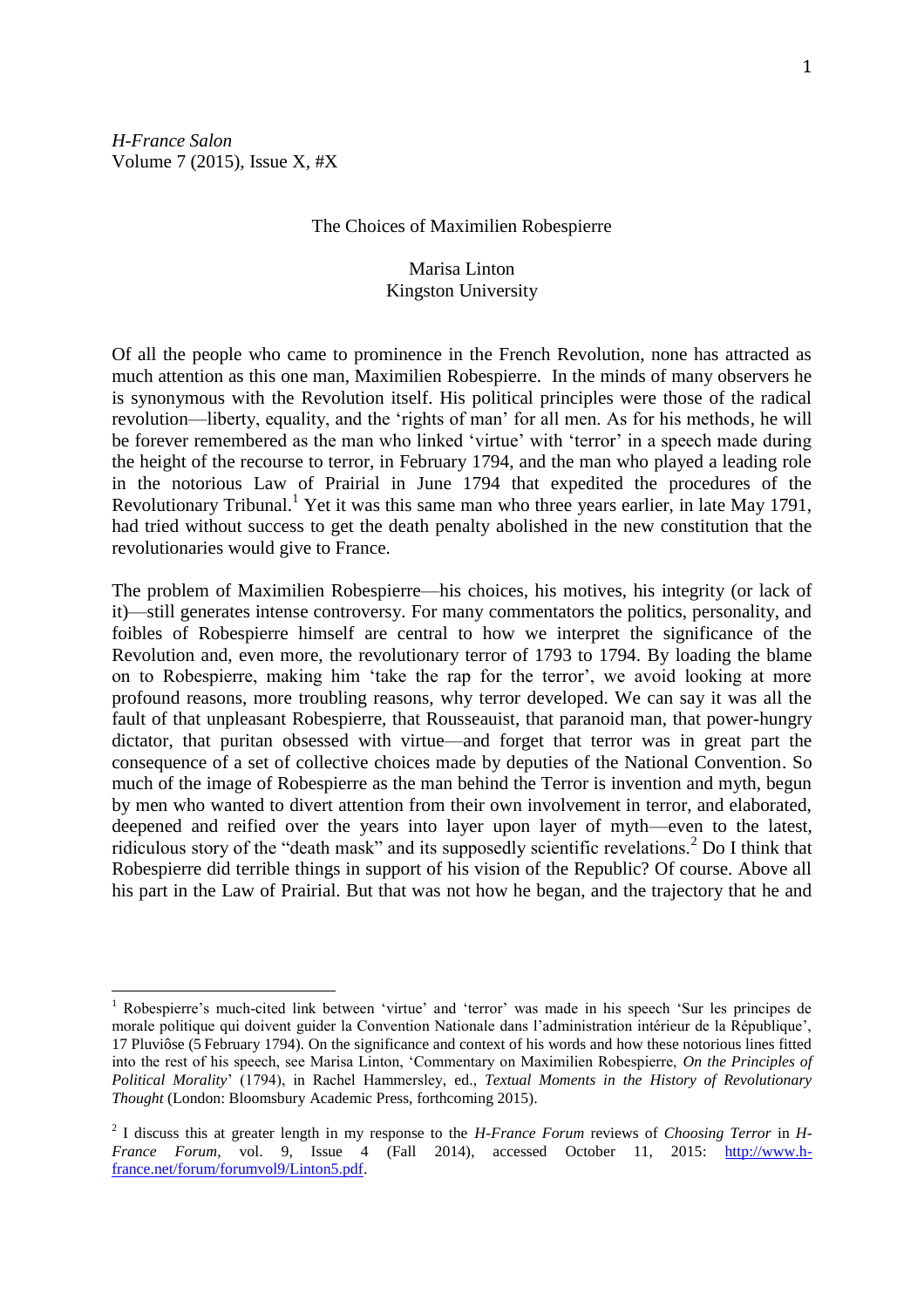others took is my subject of my most recent book, *Choosing Terror: Virtue, Friendship and Authenticity in the French Revolution*. 3

I have spent many years now trying to work out the enigma that was Maximilien Robespierre.<sup>4</sup> For me one of the most interesting things about the five years Robespierre spent at the centre of revolutionary politics is what they reveal about the experience of the Revolution. I take the view that we cannot understand Robespierre or his choices without understanding the politics of the Revolution: a politics that were constantly shifting and inherently unstable and that were characterised by conflicting ideas and emotions, fervent idealism, hope, loyalty, wild excitement, suspicion, fear, betrayal, and horror. To think that Robespierre—or any other revolutionary leader—mastered the Revolution is to vastly underestimate the sheer scale of the forces that the Revolution unleashed. The Revolution made Robespierre, and the Revolution destroyed him, just as it did so many others.

### **Robespierre During the Early Stages of the Revolution**

 $\overline{a}$ 

The revolutionaries and would-be revolutionaries of the nineteenth, twentieth, and twentyfirst centuries learned from the experience of France in 1789 that—given the right circumstances—revolution in their own time might be also possible. It was not like that for Robespierre. He was no Lenin, living on the margins of society, dodging the police, agitating for revolution, manoeuvring for power. We tend to view Robespierre's life through the prism of the French Revolution and to forget that when it broke out he had already lived to mature adulthood in the world of the Old Regime. It was this milieu that shaped his attitudes and ideas. Robespierre's intellectual formation was grounded in the currents of eighteenthcentury thought, above all the legal culture of the Old Regime, which he had studied and in which he made his career. Two recent studies which have added considerably to our understanding of Robespierre's life before the Revolution are those by Peter McPhee and Hervé Leuwers.<sup>5</sup> For Robespierre, as for many other revolutionaries, his conception of law would be fundamental to his political ideas.

During the late 1780s, the period in which the political situation was rapidly deteriorating, largely through the actions—and inactions—of the monarchy and sections of the nobility, Robespierre was living an obscure and blameless life as a provincial lawyer, a respectable and, to outward observers at least, slightly dull existence. Like many of his contemporaries, he watched with wonder on the sidelines as the state teetered on the brink of a financial and political collapse. When Louis XVI called for elections to the Estates General, Robespierre seized his moment and won election as one of the 1,200 deputies. Here he was for a long time obscure, insignificant, and disregarded; he played no notable role in the Revolution of 1789 that turned the Estates General into a National Assembly and transformed absolute monarchy into constitutional monarchy.

<sup>3</sup> Marisa Linton, *Choosing Terror: Virtue, Friendship and Authenticity in the French Revolution* (Oxford: Oxford University Press, 2013).

<sup>&</sup>lt;sup>4</sup> In a recent blog I discuss how Robespierre and the French Revolution helped shape my own personal trajectory from amateur enthusiast to professional historian. Marisa Linton, 'Understanding Robespierre, Choosing Terror, and the Road to Thermidor', *The French Revolution Network*, July 28, 2015, accessed October 11, 2015, [http://revolution.hypotheses.org/211#more-211.](http://revolution.hypotheses.org/211#more-211)

<sup>5</sup> Peter McPhee, *Robespierre: a Revolutionary Life* (New Haven, Conn.: Yale University Press, 2012); and Hervé Leuwers, *Robespierre* (Paris: Fayard, 2014).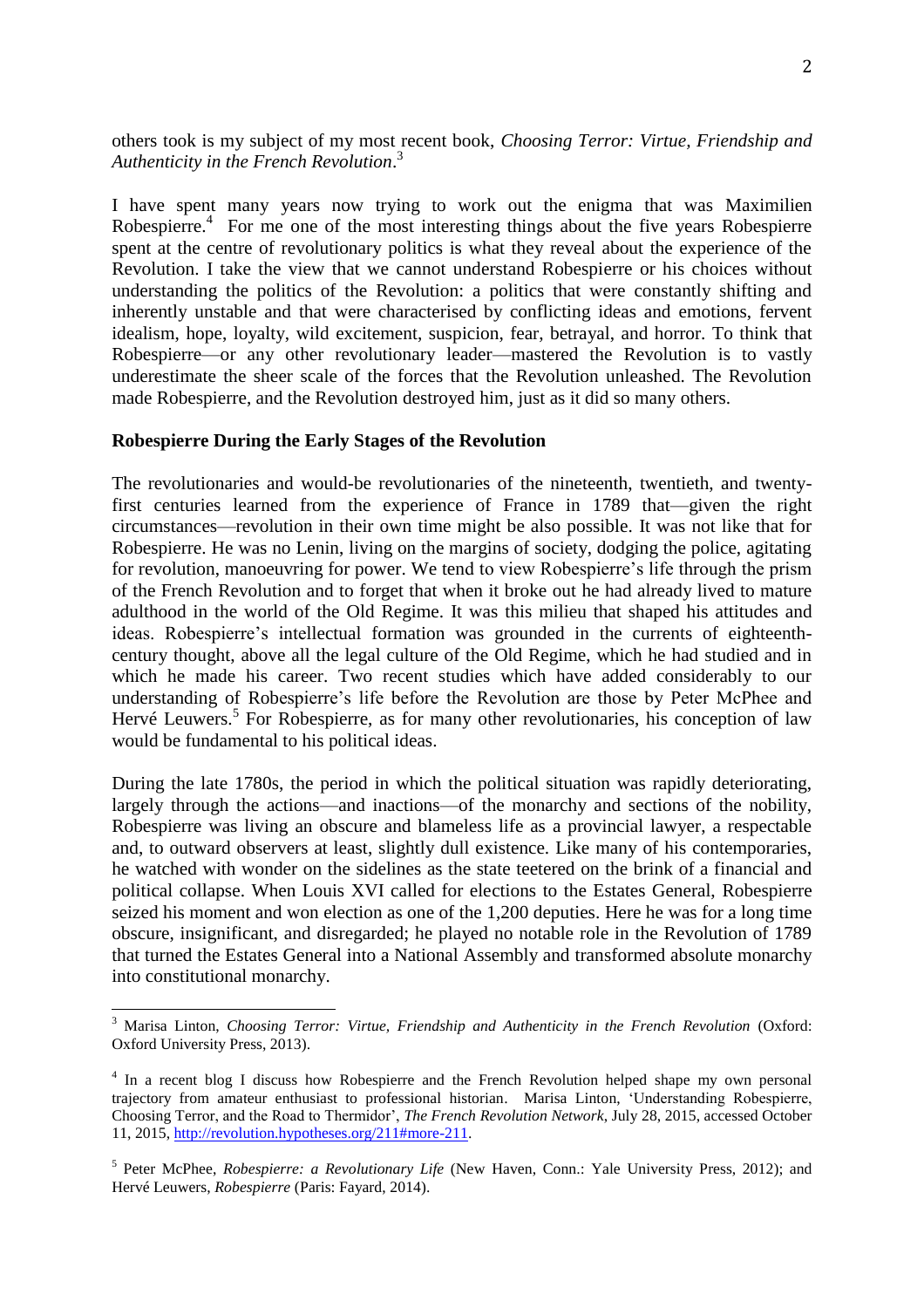From the outset Robespierre was a radical democrat. He protested against the distinction that the Assembly made between 'active' and 'passive' citizens, declaring that the rights of man should be for all, regardless of birth, regardless of wealth; he declaimed against slavery in the French colonies; he defended the civic rights of religious minorities; he opposed the death penalty; and he spoke passionately for liberty of the press. He was not one of the (admittedly very small) number of revolutionaries who argued that women should have a political voice, but before the Revolution he had supported the rights of women to participate in provincial academies—a progressive step for the time—and he regularly attracted a large number of women amongst his supporters in the galleries, much to the annoyance of his opponents.<sup>6</sup> What brought him to public notice was his dogged persistence; his refusal to change his views under pressure or enticements of wealth or position; and the way he lived his life according to his principles. He was seen as sincere: he could not be bought. It was in 1790 that journalists in the Jacobin Club first started to call him 'the Incorruptible', a name that became fundamental to his political identity. The conservatives in the Assembly first ignored him and later ridiculed him. The leaders of his own side, the 'triumvirs', the Lameths, Barnave, and Duport, leading lights in the Jacobin Club, were friendly with him, but also condescending. They not unnaturally assumed that they themselves, men of the prerevolutionary social elite, would be the new leaders of the Revolution.

Robespierre's political principles owed much to the eighteenth-century idea of virtue, a word which, as I argued in an earlier book, had a range of derivations, mingling classical republicanism, natural virtue, religious thought, and the theme of self-sacrifice for the public good. To be politically virtuous meant that one was ready to put the public good before any other consideration. The concept of virtue had both political and emotional resonances: it recalled both the political formulations of Montesquieu and the emotional authenticity associated above all with Rousseau.<sup>7</sup> There were always doubts about the authenticity of virtue; for how could one tell whether a public figure was truly virtuous, or whether he was speaking a rhetoric of public service in order to disguise his own ambition and corruption?<sup>8</sup> Yet despite these doubts, the belief that politicians should be virtuous became a key tenet of the Revolution from its earliest days, at a time well before Robespierre had any influence. Revolutionary politicians had to cultivate public opinion, play to the gallery, and establish their integrity in the eyes of their audiences. Their speeches, their actions and their conduct were subjected to an unprecedented level of public scrutiny, above all by the revolutionary press. In principle revolutionary leaders were supposed to be ready to put the public good before anything else, before their own self-interest, and before personal loyalties to friends and family; they ought to be devoid of personal ambition, egoism or the desire for glory, ready to sacrifice their own interests for the public good. The new men who came to the

<sup>&</sup>lt;sup>6</sup> On Robespierre's support for women to take an active part in the public and intellectual sphere of provincial academies, see Alyssa Goldstein Sepinwall, 'Robespierre, Old Regime Feminist: Gender, the Late Eighteenth Century and the French Revolution Revisited', *Journal of Modern History* 82:1 (2010): 1-29.

<sup>7</sup> On the eighteenth-century language of political virtue, see Marisa Linton, *The Politics of Virtue in Enlightenment France* (Houndmills: Palgrave, 2001). On the derivation of Robespierre's political ideas see Marisa Linton, 'Robespierre's Political Principles', in Colin Haydon and William Doyle, eds., *Robespierre* (Cambridge: Cambridge University Press, 1999).

<sup>&</sup>lt;sup>8</sup> Doubts about humanity's capacity for authentic virtue were raised by several seventeenth-century thinkers, such as the moralist La Rochefoucauld and the Jansenist theologians Nicole and Esprit, who saw all virtue as a manifestation of pride and self-interest. See Linton, *Choosing Terror*, chapter one.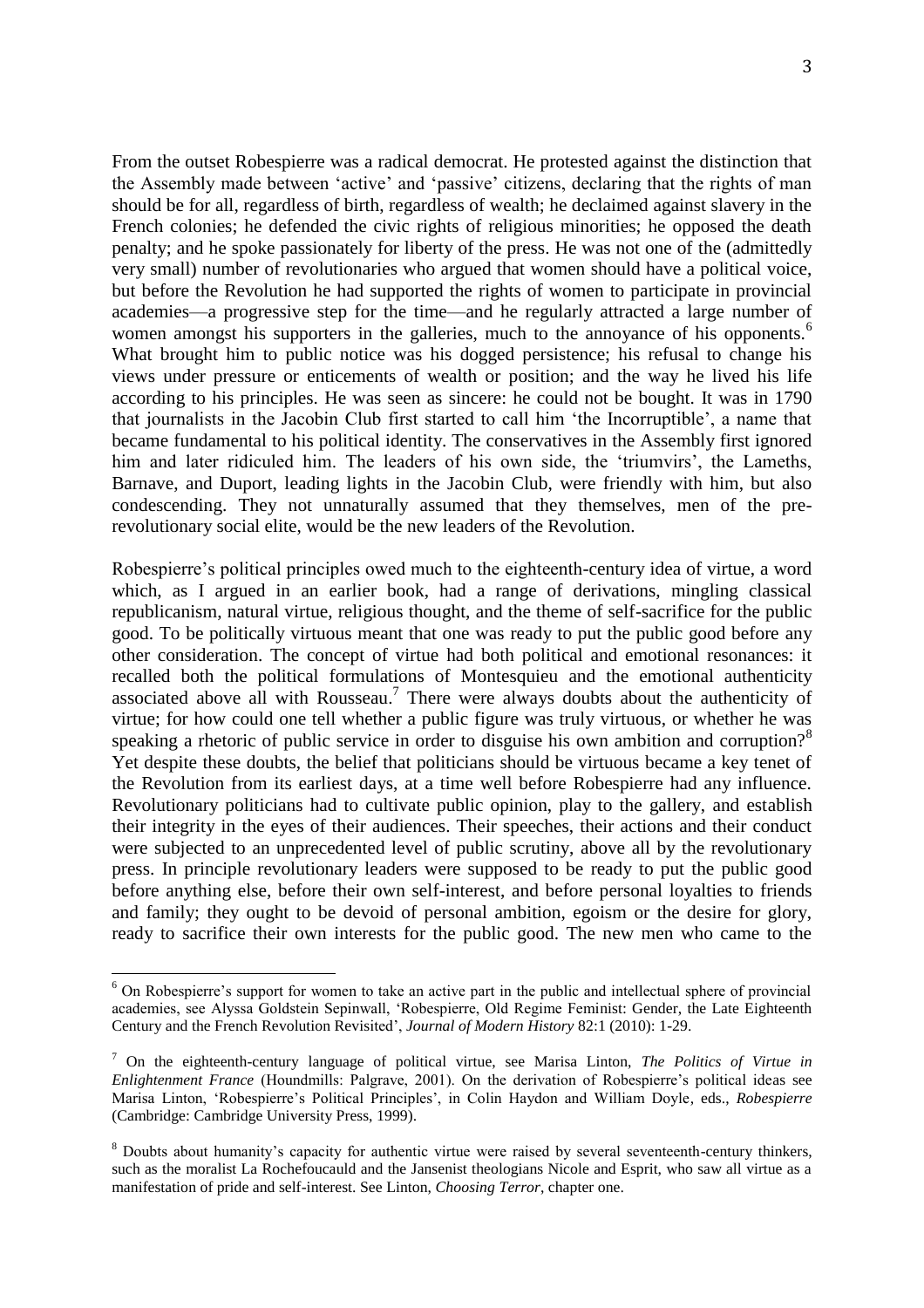forefront of political life were obliged to negotiate this changed cultural landscape in which their own ambition was considered as inherently suspicious, their true identity subject to public scrutiny.

Robespierre's reputation did not stem simply from the fact that he used the trope of 'the man of virtue', ready to sacrifice himself and all he held personally dear to the public good—as I showed in *Choosing Terror* many people did that. Robespierre's real strength was that he spoke the language of virtue with utter conviction. Whilst Robespierre's political categories derived above all from Montesquieu and the classical republican tradition, when he spoke about how he *felt* about virtue—which he so often did—he did so with *sensibility*, after the manner of Rousseau, which in turn gave him access to the aura of 'true feelings'.<sup>9</sup> Mirabeau is supposed to have said about Robespierre: 'That man will go far, he believes what he says.' Moreover Robespierre understood that words alone were not enough: there must be no gap between words and deeds. His manner of life—simple frugality and personal morality—bore witness to his sincerity. At different times in his career his numerous enemies tried to 'dig the dirt' about his private life, but the evidence they turned up was thin indeed. He had what came to count most in revolutionary politics—credibility.<sup>10</sup>

One person who recognized this aspect of Robespierre was William Augustus Miles, a spy for the British government who, ironically, was welcomed into the Jacobin Club. (Suspicion of foreigners came later, after the outbreak of war in 1792). What he saw in Robespierre was authenticity:

He is cool, measured, and resolved. He is *in his heart* Republican, honestly so, not to pay court to the multitude, but from an opinion that it is the very best, if not the only form of government which men ought to admit. Upon this principle he acts, and the public voice is decidedly in favour of this system. … I watch him very closely every night. I read his countenance with eyes steadily fixed on him. He is really a character to be contemplated; he is growing every hour into consequence, and, strange to relate, the whole National Assembly hold him cheap, consider him as insignificant, and, when I mentioned to some of them my suspicions and said he would be the man of sway in a short time and govern the million, I was laughed at. $^{11}$ 

Authenticity was central to Robespierre's political identity and to his eventual preeminence.<sup>12</sup> Yet his reputation was acquired over years during which he was regularly mocked by his

<sup>&</sup>lt;sup>9</sup> On the emotional registers that Robespierre employed in his speeches, see David Andress, 'Living the Revolutionary Melodrama: Robespierre's Sensibility and the Construction of Political Commitment in the French Revolution', *Representations* 114:1 (Spring 2011): 103-28.

<sup>10</sup> Marisa Linton, 'Robespierre et l'authenticité révolutionnaire', *Annales historiques de la Révolution française* 371 (janvier-mars 2013): 153-73.

<sup>&</sup>lt;sup>11</sup> Miles's letter, written 1 March 1791, is cited in greater length in Linton, *Choosing Terror*, 86.

<sup>&</sup>lt;sup>12</sup> At the time I was writing *Choosing Terror*, contemporary politics in the United Kingdom was all about 'spin', 'soundbites', and politicians who were more or less openly ambitious—and these were the politicians of the 'Left'. I watched all this with interest, both from a personal viewpoint and as a historian. I had long thought that as historians we tend to underestimate the overwhelmingly *political* nature of the French Revolution, and how revolutionary leaders operated, above all, as politicians. In some ways politicians may have a better insight into the lives and choices of the French revolutionaries than historians do. I became increasingly aware of the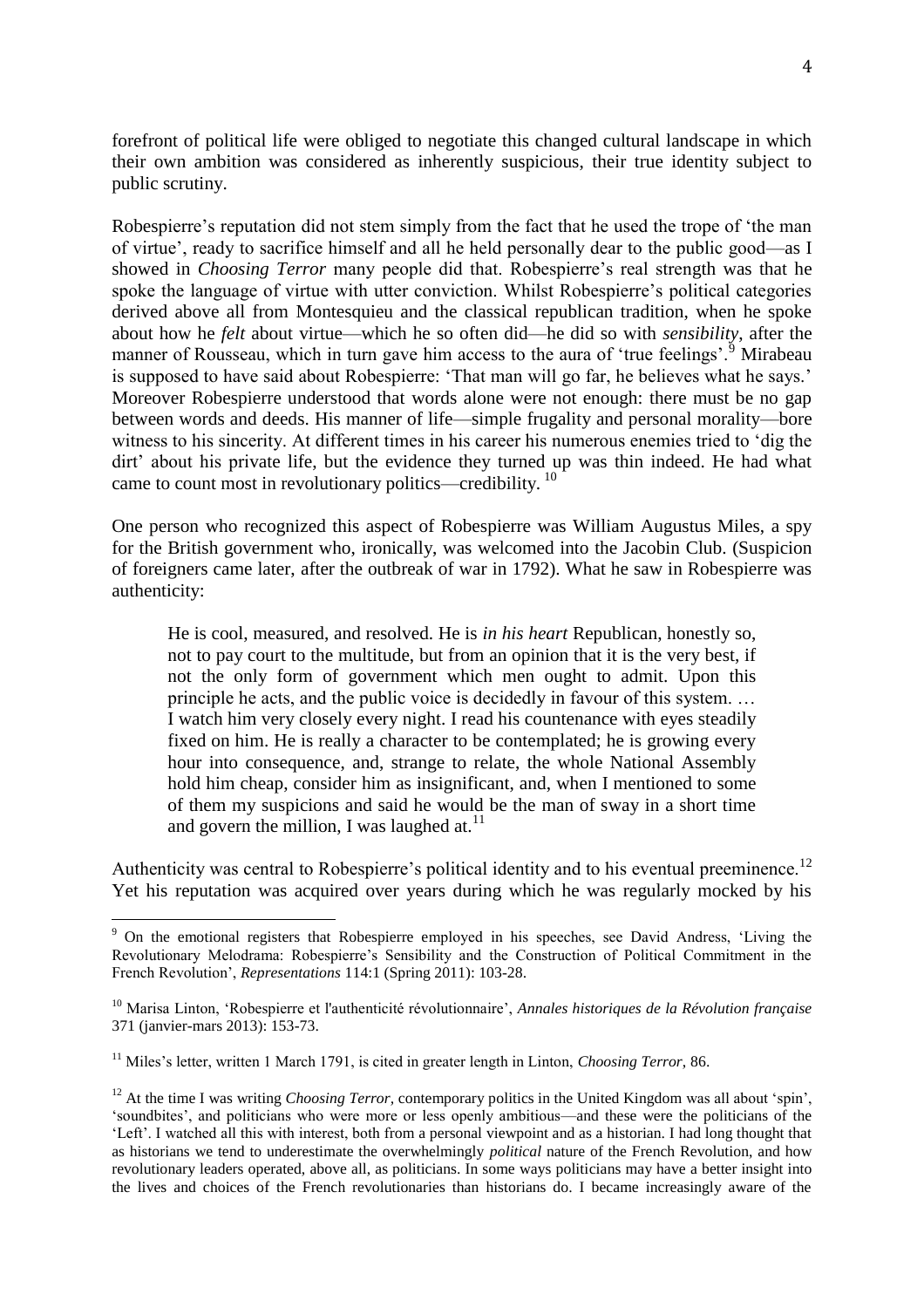opponents and underestimated by leaders of his own group, the Jacobins. And all his authenticity and personal integrity would have amounted to nothing if men who were important figures and leaders in the first stages of the Revolution, men such as Lafayette, Mirabeau, d'Orléans, and the triumvirs, had not lost credit with revolutionary public opinion which became disillusioned with them for seeking to use their political influence to facilitate their personal ambitions and for employing a rhetoric of political virtue in which they did not appear to actually believe.

Not even Robespierre's most cynical detractors have said that he was corrupted by a desire for wealth. It has often been said, however, that he was corrupted by the desire to 'get power' and make himself a leader of the new political order. Two choices made by Robespierre call into question this characterization of him as a man who sought power for himself. The first of these was his successful proposal of a self-denying ordinance in May 1791. This provision, which blocked anyone who had been part of the National (Constituent) Assembly from entering the coming Legislative Assembly, had far-reaching consequences. Its principal tactical purpose was to block the ambitions of the triumvirs whose integrity Robespierre and the other radical Jacobins now doubted. At the same time, however, Robespierre was consciously sacrificing any ambitions he himself might have had to be a leader in the years to come. He was hardly to guess that within ten months the Legislative Assembly would plunge France into war and that, consequently, a second revolution, this time to overthrow the monarchy, would make France a Republic and bring into being a new assembly, the National Convention. It was as a member of the Convention that Robespierre would come to political power in circumstances he could not have foreseen in 1791.

A second occasion when Robespierre publicly chose his beliefs over personal advantage and ambition was during the debates held in the Jacobin Club over the winter of 1791 to 1792 as to whether France should go to war with the foreign powers sheltering French émigrés. When Robespierre confronted Brissot, who was spear-heading the drive to war, he was putting his sense of what was right before political popularity, whilst other Jacobins, such as Danton, who had at first opposed the war, backed off when they saw which way the wind was blowing. The Brissotins played the patriotism card against Robespierre, saying that he was acting in bad faith in the pay of the court, a conspirator against the Revolution. One of Brissot's supporters, Louvet denounced Robespierre on the floor of the Jacobins, saying that his stubborn opposition to war cloaked his ambition to achieve personal power: 'You despair of the patrie, your doubts insult the nation …You are almost alone, and almost alone… you still hold in suspense the opinion of a great number of the people.<sup> $13$ </sup> For some months Robespierre became a relatively isolated figure in the Jacobin Club as around him the popular patriotic and militarist enthusiasm intensified. It was only when the war, declared in spite of his efforts, went badly for France, that Robespierre regained his preeminence and indeed

importance not just of what revolutionary leaders said, but of the need for them to close the gap between what they said and what they did—in other words, to demonstrate the *authenticity* of their politics. I had originally intended *Choosing Terror* to be mostly about 'virtue' and political 'friendships' but eventually I realized that it was equally about 'authenticity'—hence its final title. Ironically, the sudden and overwhelming support shown for Jeremy Corbyn, who in September 2015 was elected as leader of the U.K. Labour Party on an overwhelming mandate, has been followed by a sudden surge of media interest in the critical importance of 'authenticity' and 'emotion' in politics. Nor am I alone in seeing certain striking parallels between Corbyn and Robespierre (that is, Robespierre in his earlier political career—before his choices during the Terror transformed him and how we see him).

<sup>13</sup> Cited in Linton, *Choosing Terror*, 120.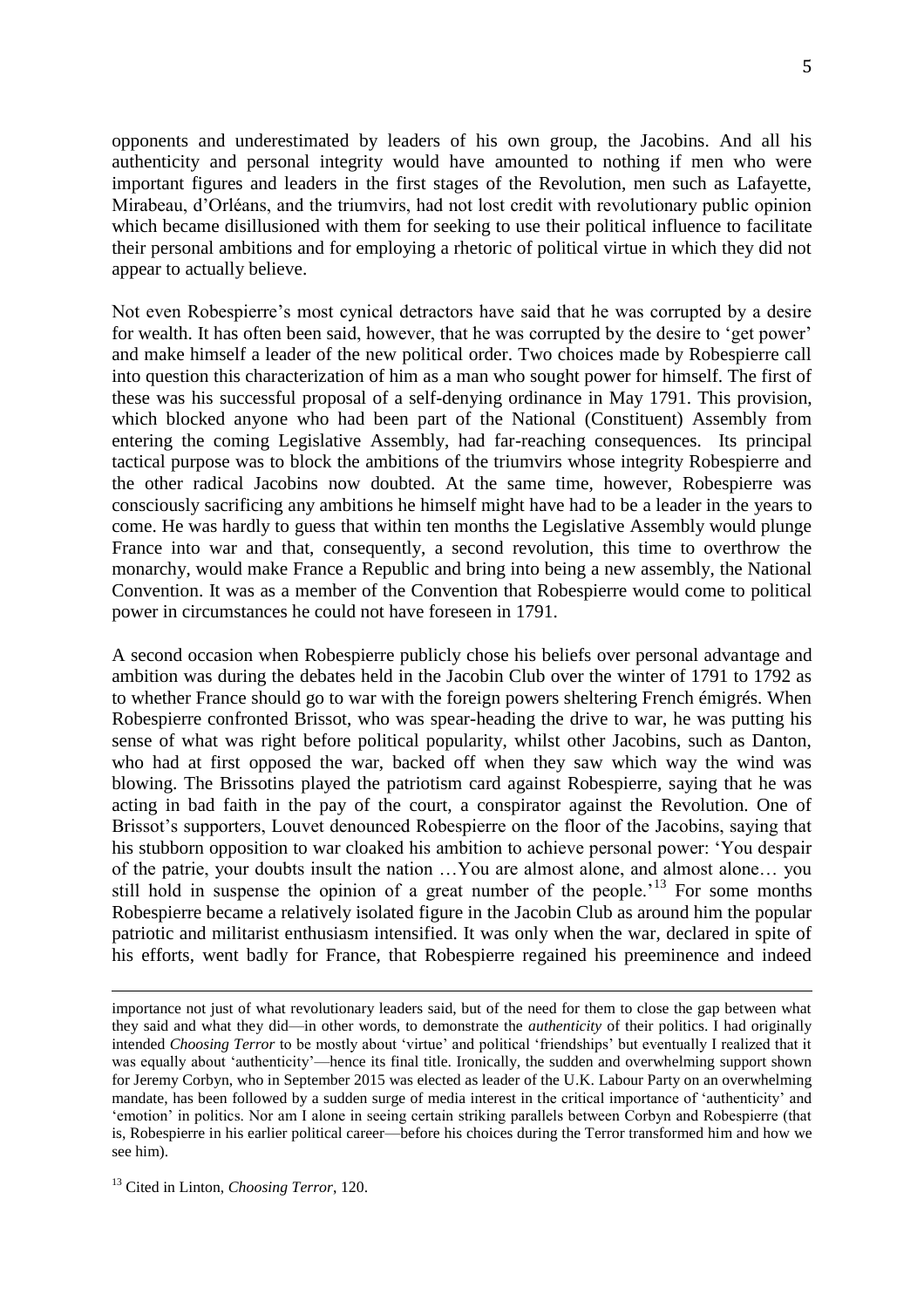consolidated it. He was able to say that he had warned that a war would be disastrous for France.

### **Robespierre and Power**

 $\overline{a}$ 

Historians who have argued that Robespierre's choices were about getting him power fail to appreciate how much of Robespierre's career was about *not* being in power. What mattered to Robespierre far more than power was being in the right and being able to think of himself as being in the right. This characteristic did not always make him likeable—it fed his tendency to be self-righteous—as many of his detractors have noted. It was also one of the reasons why he saw his opponents as acting in bad faith, simply because they did not see things as he did—though to be fair this was a very common reaction in revolutionary politics and Robespierre was far from alone in taking this attitude, damaging as it was for the political process. But his determination to act according to his conscience was also his strength and a large part of the reason for his ascendancy.

The transition from opposition to ruling group was a decisive moment for the leading Jacobins, not least Robespierre himself who had always been more at home criticising the shortcomings of others than being the man at the helm of the ship. Once Robespierre entered the Committee of Public Safety on 27 July 1793, his position was transformed. Being in power offered new opportunities for forging a successful career in revolutionary politics. In the summer of 1793 many members of the Jacobin Club, especially those who were also deputies (the Montagnards), expected to be rewarded for their devotion by material and career benefits. Robespierre entered power with considerable caution. He understood the importance of how a revolutionary politician lived. Since he was in the service of the public he had to be accessible to the public. He did not live secluded behind the high walls of a palace, did not have a bodyguard, and did not keep a carriage. He ate frugally (again, this came naturally to him) and was wary of dinner invitations to expensive restaurants.<sup>14</sup> In the Year II this demonstration of modest living and accessibility was expected of the Revolution's leaders, even if, as a consequence, they risked their lives and were vulnerable to assassination by the people who hated them—and there were many of these. The assassination of the Montagnard deputies Lepeletier (in a restaurant) and Marat (in his bathtub), along with further attempted assassinations (both directed against Robespierre) in May 1794, must have added considerably to the revolutionary leaders' state of tension.<sup>15</sup>

A central part of *Choosing Terror* addresses the growing climate of fear which haunted the revolutionary leaders, including Robespierre. Much of this fear was about their fellow revolutionaries: the revolutionary leaders feared the royalists and their enemies on the battlefields, but they also feared men who were on their own side. I described this as the 'politicians' terror'. This was the terror that revolutionary leaders meted out to one another. In some ways it paralleled the wider Terror but it also had particular characteristics of its own. The revolutionary leaders were themselves 'subject to terror'. This took two forms.

<sup>&</sup>lt;sup>14</sup> On the risks incurred by deputies of the National Convention who were seen consuming luxurious food and wine and dining in expensive restaurants, see Marisa Linton and Mette Harder, "Come and Dine": The Dangers of Conspicuous Consumption in French Revolutionary Politics', *European History Quarterly* 45:4 (2015): 615- 37.

<sup>&</sup>lt;sup>15</sup> For more on this subject, see Marisa Linton, 'The Stuff of Nightmares: Plots, Assassinations, and Duplicity in the Mental World of Jacobin Leaders, 1793-1794' in David Andress, ed., *Experiencing the French Revolution*  (Oxford: Studies on Voltaire and the Eighteenth Century, 2013), 201-17.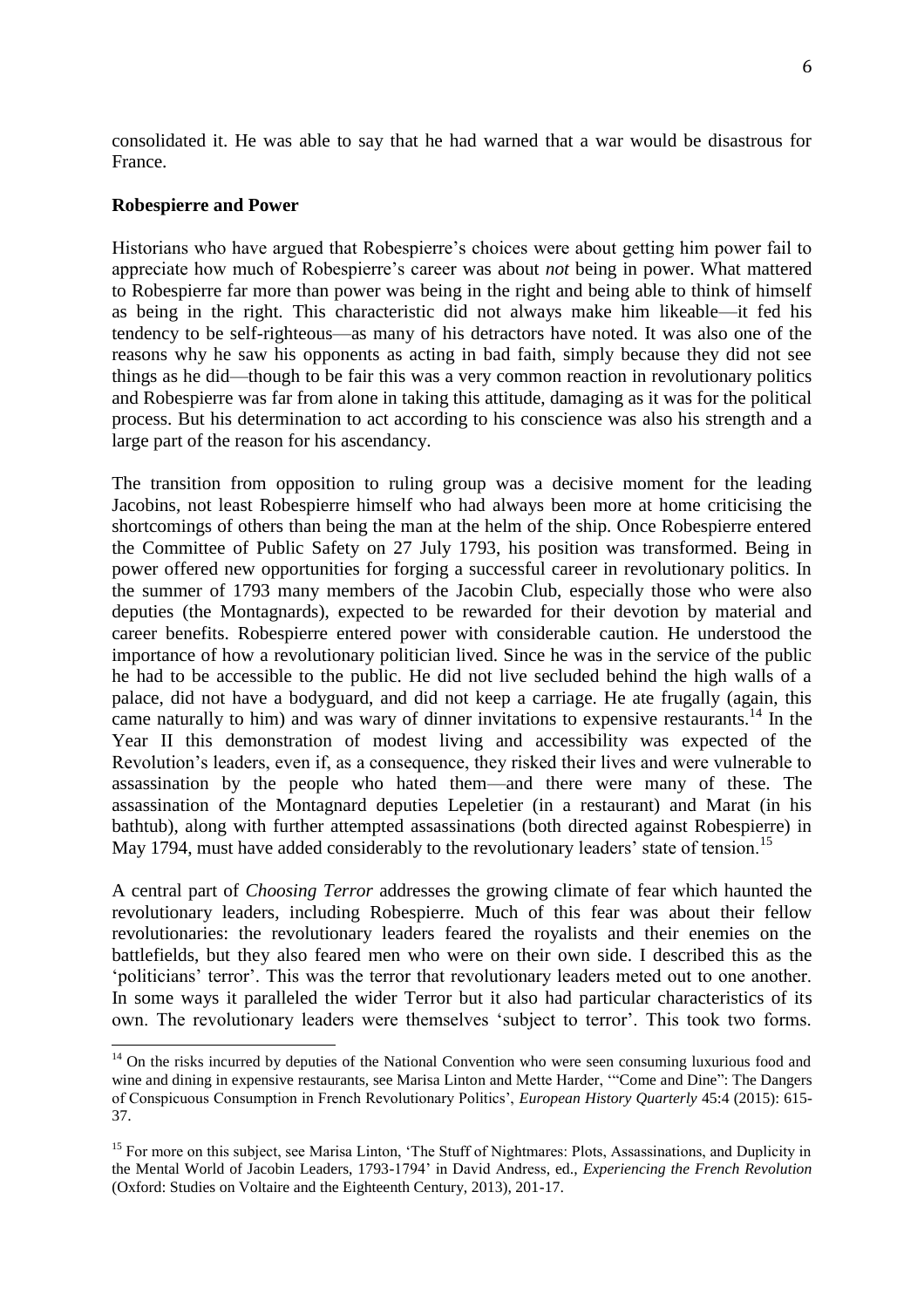First, revolutionary leaders were liable to arrest under the laws that enabled terror, as successive laws removed their parliamentary immunity and criminalised the 'wrong' political opinions. Second, they were subject to the *emotion* of terror. Fears that they could not openly acknowledge—because innocence was meant to be fearless and fear was a sign of consciousness of guilt—increased in intensity, above all during the critical period between March 1793 and July 1794. The revolutionary leaders' growing consciousness of the danger in which they stood undoubtedly influenced their decisions, even though they were constantly insisting—in public at least—that they did not let it affect them. Ironically, leaders had much more cause to fear the Terror than most of the Parisian population. A high proportion of the leaders of the Revolution (above all those who either were or had been members of the Jacobin Club) died violent deaths, either under the guillotine or by their own hand. The politicians' terror climaxed in a series of trials and executions of revolutionary leaders during the Year II: the Girondins, the Hébertists/Cordeliers, the Dantonists, and—executed without any form of trial beyond identification before the Revolutionary Tribunal—the Robespierrists. These successive factions were accused of being 'conspirators', whose professed virtue and love of the patrie concealed the fact that they were financially and politically corrupt, had sold themselves to the royalists and the foreign powers, and were part of a conspiracy to overthrow the Revolution from within.<sup>16</sup>

# **Thermidor and the Fall of Robespierre**

 $\overline{a}$ 

It is two hundred and twenty-one years now since Robespierre fell in the political coup that became known as Thermidor after the revolutionary month in which it took place. His fall, when it came, happened with dizzying speed; he went from leader, to 'conspirator', to outlaw, to condemned traitor in the space of thirty hours. The coup brought about the deaths of Robespierre, Saint-Just, and 106 others over three days on 10, 11, and 12 Thermidor. The reasons behind the coup are still subject to debate. The traditional view of Robespierre in the weeks leading up to Thermidor is that he was operating a deliberate strategy to retain and extend his grip on power. This is a view that owes much to the Thermidorean accounts of Robespierre as a dictator, motivated by ambition, greed, and the lust for power. The allegation that Robespierre was a 'dictator' was already being made about him in the weeks before Thermidor. During the course of the long, involved speech which he made to the Convention on 8 Thermidor, after several weeks of his non-attendance there, he protested against this portrayal of himself, insisting repeatedly on his identity as a man of virtue. Whilst the rhetoric was familiar, tactically the speech represented a key change for it was the first time since he had entered the Committee of Public Safety that he had addressed the Convention not as a Committee member, but as an individual, thus staking everything on the deputies' belief in his personal integrity. Simultaneously he denounced a number of Montagnards whom he thought of as conspiring against the Revolution and against himself – in his mind the two categories had become one. Yet he refused to reveal their names, terrifying many of the Montagnards who thought that he might have them in mind and, thus, laying the ground for the very conspiracy that he feared—the conspiracy for his opponents to destroy him before he could destroy them. His decision to make this speech was, by any assessment, an irrational act of which even his own friends seem to have disapproved.

<sup>&</sup>lt;sup>16</sup> On the pervasive fear of conspiracy in revolutionary politics, see Peter R. Campbell, Thomas E. Kaiser, and Marisa Linton, eds., *Conspiracy in the French Revolution* (Manchester: Manchester University Press, 2007); and Timothy Tackett, 'Conspiracy Obsession in a Time of Revolution: French Elites and the Origins of the Terror, 1789-1792', *American Historical Review* 105 (2000): 691-713.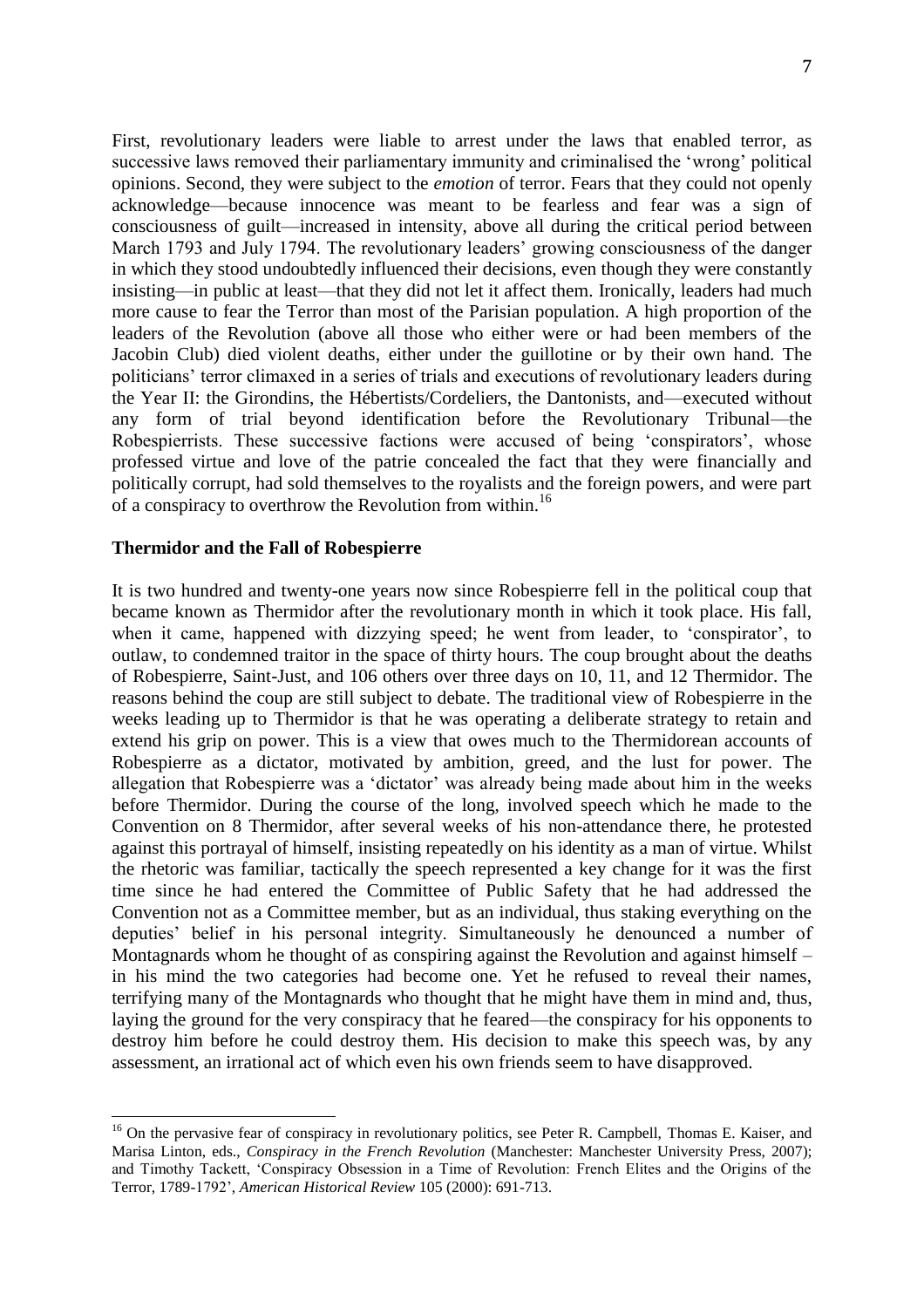Robespierre was confronted by an ideological dilemma. If he had tried to organise his supporters to resist his enemies amongst the Montagnards he would have been, by his own standards maintained over five years of revolutionary conflict, engaging in a conspiracy. It is evident that maintaining his authenticity as a man of virtue mattered to him more than anything else at that moment—even more than staying alive. His final words in the Convention on 8 Thermidor, after the deputies had declined to endorse his speech by ordering it to be printed, were to reassert his identity as a man who acted alone, not as the leader of a faction: 'I do not desire the support, nor the friendship of anyone; I do not seek to form a party  $\ldots$  I have done my duty, it is for others to do theirs.<sup>17</sup> Robespierre had been predicting his own death since the start of the Revolution. The assassination attempts against him had shaken him badly. Now he felt death closing in on him. In the Jacobins that night, he read the speech again, before an emotional audience, declaring it to be his 'testament of death'. Two of his opponents on the Committee of Public Safety, Collot d'Herbois and Billaud-Varenne were driven out of the Jacobin Club amidst shouts of 'To the guillotine!' leaving them in no doubt that either they—or Robespierre—were about to die and, therefore, bent on killing him. Yet at the end of that evening, Robespierre went home to the Duplays' house where he lodged, leaving his opponents free to organise their defence, born of terror for their own lives, to destroy Robespierre before he could destroy them. If this was Robespierre's plan to launch a conspiracy to purge the Committees he made a singularly poor show of it. It is not even clear that he conferred with Saint-Just— the man entrusted with the key speech to show that Robespierre and the Committees had patched up their differences. In the speech Saint-Just intended to give the next day, and which he was rewriting on the night of 8 Thermidor, he chose to be loyal to Robespierre, even whilst he referred to Robespierre's confused state of mind: '… to be honest, he [Robespierre] by no means explained himself clearly enough, but his isolation and his bitterness of heart may give him some excuse; he understands nothing of the reasons for his persecution; he knows only his misery'.<sup>18</sup>

Much about what happened in Thermidor makes little sense unless we appreciate how far events were driven by virulent emotions, above all suspicion, intense anxiety—and despair. There is ample evidence that in the run-up to Thermidor, the political leaders were suffering from stress, exhaustion—and fear. It is hardly surprising, to my mind, that in those circumstances deputies were sleepless, suspicious, tense, and made decisions they would not have done in normal circumstances. They knew that the politicians' terror could rebound upon their own heads. They did not have immunity from arrest. Robespierre was no exception; his place at the centre of revolutionary politics did not give him immunity, something of which he was well aware, for he himself had used the principle of no special privilege for national representatives to argue that there should be no immunity for the Dantonists; how then could he expect his own position to be different? His emotional and psychological strain was exacerbated by bouts of physical ill health—a subject on which McPhee has presented the clearest evidence yet. Without detailed medical reports we cannot be sure of the extent of his illness, but whilst it is likely that physical illness was exacerbated by his stressed state of mind, it is evident that mental anguish was what affected him the most. In this he was not alone; an atmosphere of dread permeated the Convention in the summer of 1794.

<sup>17</sup> Cited in Linton, *Choosing Terror*, 264.

<sup>18</sup> Cited in *Choosing Terror*, 265.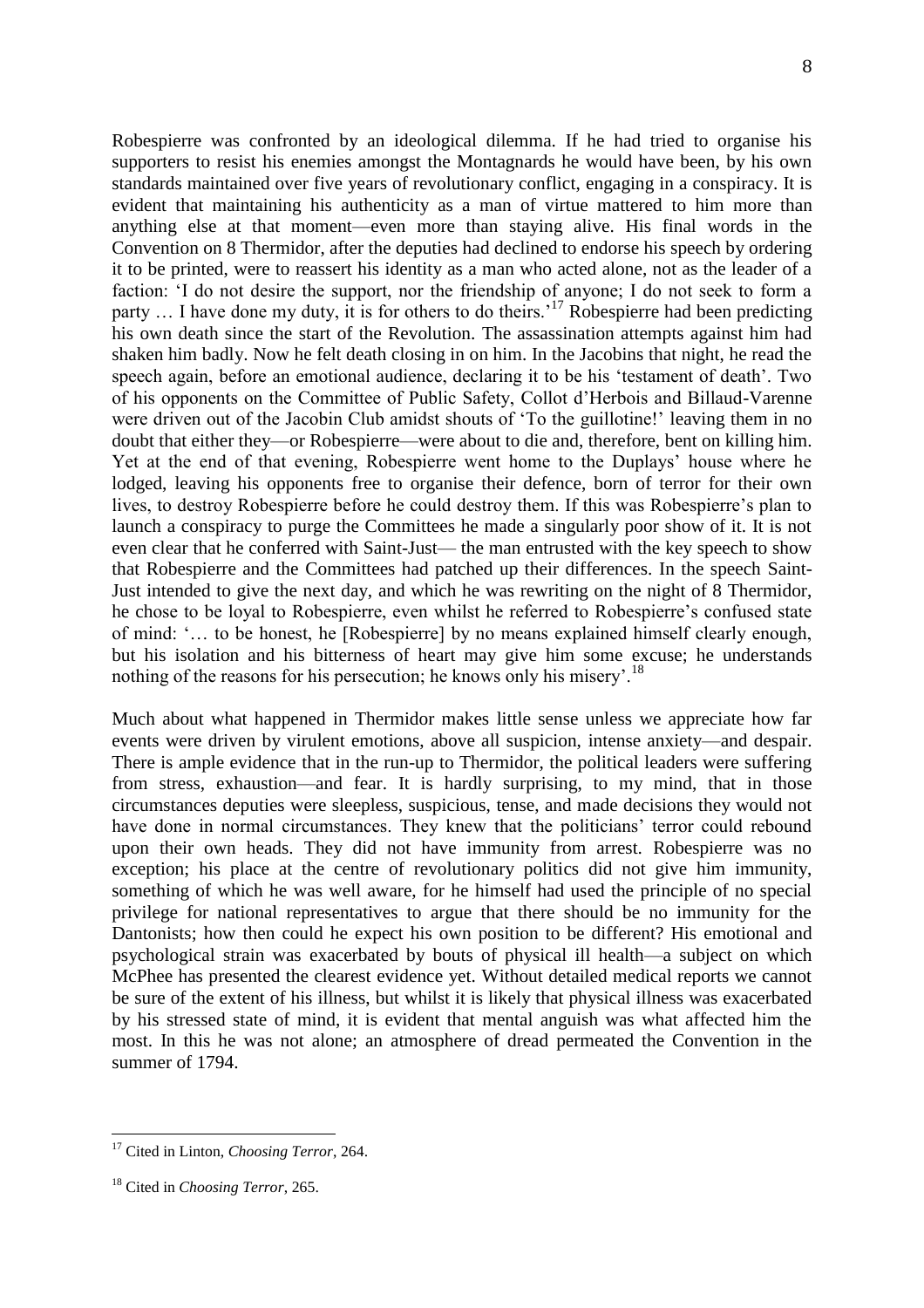For some of the time that I was writing *Choosing Terror* I felt as though I was walking down a road alone as I explored the intense emotions—acknowledged and unacknowledged—and the fraught atmosphere generated within the Convention. But even in the two years since my book's publication, it has been exciting to me to see that other historians, including Timothy Tackett and Michel Biard, both of whom have spent a lifetime researching the Revolution, have been exploring parallel themes, working to uncover the very real dangers that revolutionary politicians ran and asking how the constant tension in which the deputies lived impacted on their emotions and therefore their political choices.<sup>19</sup>

Surprisingly, one dissenting voice is that of Colin Jones. Much of Jones' long and distinguished career has been devoted to social and medical history—particularly that of dentistry—and he has only lately turned to the study of revolutionary politics during the Terror. Jones explicitly rejects the idea that Robespierre was either physically or *emotionally*  unwell in July 1794 and dismisses my own work, along with that of McPhee and Tackett as taking what Jones characterises as 'the poor little Maxie' approach.<sup>20</sup> His own view of Robespierre's Thermidor speech is that Robespierre was simply employing a 'trope of selfsacrificial virtue' as he had done on previous occasions. The dynamics were far more complex than that. My work (as well as that of McPhee and Tackett) deserves a rather more attentive reading than Jones appears to have given it. Far from singling out Robespierre in isolation, *Choosing Terror* investigates a whole group of people and their individual and collective experiences of revolutionary politics. The revolutionary leaders were complex—as complex as we are ourselves—and to understand them and their choices we need to see them in three-dimensional terms and to reconstruct not just the rhetoric they used but also their ideological beliefs, their tactics, their emotions, and the complex relationship between their personal lives and public identities.

After Robespierre's death the problem of his authentic identity became part of a battlefield over the legitimacy of the Revolution and even of the morality of the recourse to terror. The fabrication of the myth of Robespierre, which began with the Thermidoreans, is as integral to how the present generation sees the 'Robespierre problem' as was the historical reality of his life.<sup>21</sup> Despite the continued attempts of historians to explain Robespierre's actual role in the Revolution, the myth that he was the mastermind behind the Terror and the dictator of France

 $\overline{a}$ 

<sup>20</sup> Colin Jones, 'Maximilien Robespierre: Melancholic Victim of his Own Virtue?', research paper presented at the 2015 Society for French Historical Studies Conference, Colorado Springs, Colorado, April 18, 2015. *H-France Salon*, vol. 7, Issue 7, accessed October 11, 2015, [https://www.youtube.com/watch?v=o7aPwwx6Y1w.](https://www.youtube.com/watch?v=o7aPwwx6Y1w)

<sup>&</sup>lt;sup>19</sup> Whilst *Choosing Terror* focused on a relatively small group of revolutionary leaders, most of whom either were or had been members of the Jacobin Club, two even more recent books show that the fears and dangers which beset the leading figures in the Convention were shared to a greater or lesser extent by the Convention as a whole: Timothy Tackett, *The Coming of the Terror in the French Revolution* (Cambridge: Harvard University Press, 2015); and Michel Biard, *La liberté ou la mort: Mourir en député, 1792-1795* (Paris: Tallandier, 2015). For the extent to which purges of deputies continued after Thermidor see Mette Harder, 'A Second Terror: The Purges of French Revolutionary Legislators after Thermidor', *French Historical Studies* 38 (2015): 33-60. Harder's findings call into question the periodisation of standard accounts of 'the Terror' as a phenomenon that was associated exclusively with Robespierre and died with him.

<sup>21</sup> See Marc Belissa and Yannick Bosc, *Robespierre: La fabrication d'un mythe* (Paris: Ellipses, 2013); and Michel Biard and Philippe Bourdin, eds., *Robespierre: Portraits croisés* (Paris: Armand Colin, 2012); also an edited collection that, like the Haydon and Doyle volume, came out of a conference held for the Bicentenary of Thermidor, Annie Jourdan, ed., *Robespierre—Figure-Réputation* (Amsterdam: Yearbook of European Studies, 9, 1996).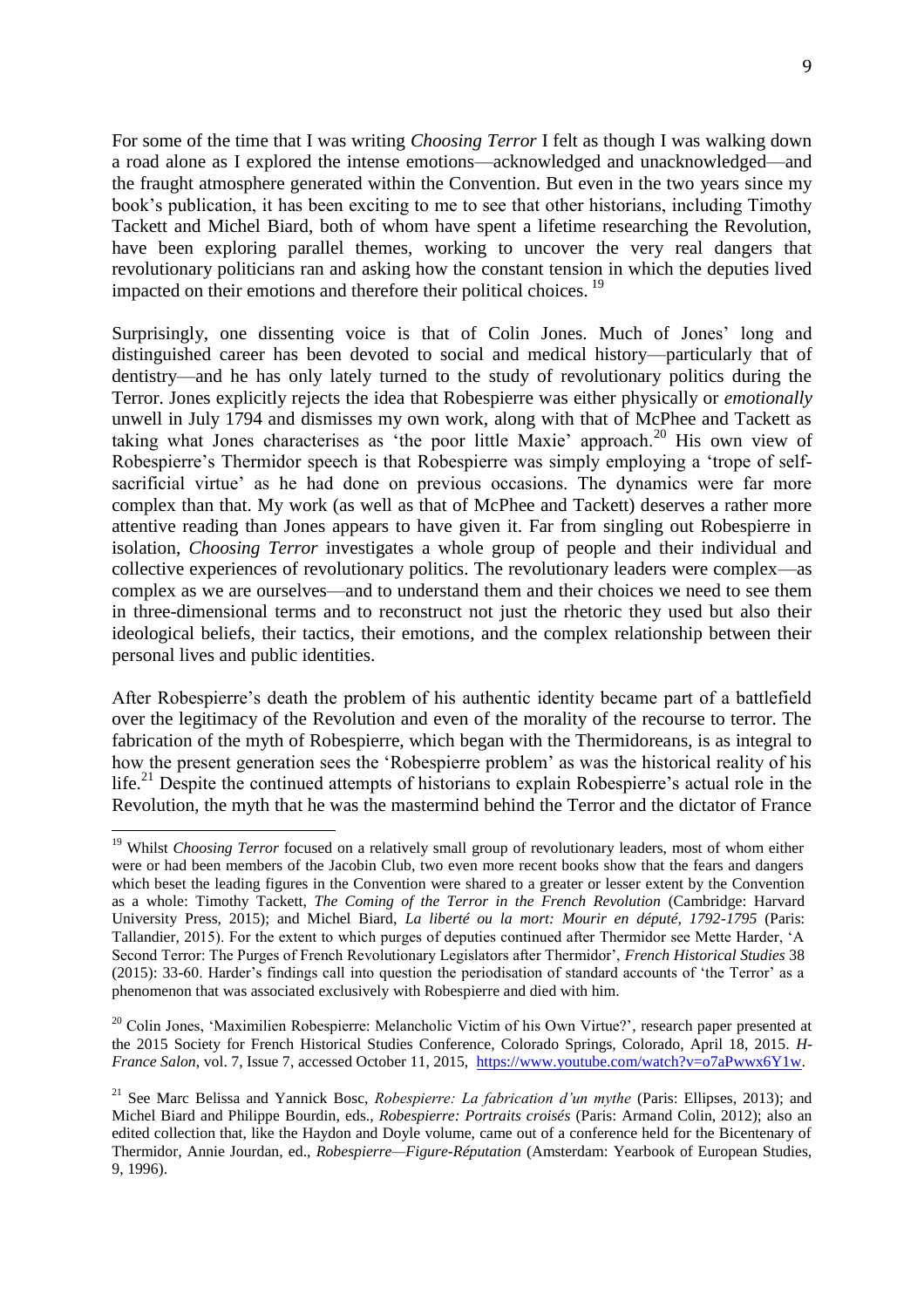proves more resilient than the historical reality. I have lost count of the number of times that people have happily assured me that Robespierre is easy to understand, 'he was just like Stalin really'; to which I reply, 'He was much more complicated than that. The Revolution was much more complicated than that. Robespierre never held the individual power that Stalin had, and he was nothing like as ruthless. If he'd been a Stalin he would have acted first to ensure his enemies were killed and he would have been the victor in Thermidor'. For me, it is the very fact that Robespierre acted as he did in Thermidor that keeps him interesting, that keeps him human, and not the monster of legend.

So what had happened to the idealistic young man who starts out full of hope for a better world in 1789, who tries to get the death penalty abolished in 1791, who sacrifices his personal political ambitions with the self-denying ordinance, who speaks out bravely against Brissot's reckless and irresponsible plan to wage war in Europe with the ringing words 'no one welcomes armed liberators', but who goes on to become an apologist for terror, the man who puts his signature to the arrest of his friend, Camille Desmoulins, who backs the Law of Prairial? The answer to why a man like Robespierre, an idealist and a humanitarian in 1789, chose terror in 1793 lies, not in some warp of his personality, but in the shifting, unstable, and shattering politics of the Revolution. So, if you want to figure out Robespierre, first figure out the Revolution. Admittedly, it may take you a lifetime, but the best history writing does take that long, and some of the best historians of both Robespierre and the Revolution, such as Georges Lefebvre, J. M. Thompson, Norman Hampson, and so many others, did just that, and in the process, they told us about the Revolution, told us about Robespierre – and told us about ourselves. $^{22}$ 

As I said at the start of *Choosing Terror* to understand the French revolutionaries is to better understand ourselves. How can we know what we ourselves might be capable of in such circumstances? If we want to understand why people acted and thought as they did in the past, often in extreme circumstances, then as historians there is no room for complacency. We have cause to be grateful that we have not been confronted with such choices, in such circumstances, and with such tragic consequences as they faced in their own lives. Would we have held onto our humanity, our courage, our loyalty towards our friends? How distant is Maximilien Robespierre from us, after all? The Robespierre problem—is our problem too.

Marisa Linton Kingston University [M.Linton@kingston.ac.uk](mailto:M.Linton@kingston.ac.uk)

 $\overline{a}$ 

Copyright © 2015 by the H-France, all rights reserved. H-France permits the electronic distribution of individual reviews for nonprofit educational purposes, provided that full and accurate credit is given to the author, the date of publication, and the location of the review on the H-France website. H-France reserves the right to withdraw the license for redistribution/republication of individual reviews at any time and for any specific case. Neither bulk redistribution/republication in electronic form of more than five percent of the contents of *H-France Salon* nor re-publication of any amount in print form will be permitted without permission. For any other proposed uses, contact the Editor-in-Chief of H-France.

<sup>22</sup> Here I am thinking of the closing lines of Norman Hampson, *The Life and Opinions of Maximilien Robespierre* (London: Duckworth, 1974), 301. Hampson's book is still one of the best studies of Robespierre, not least because it is so resolutely open-minded.